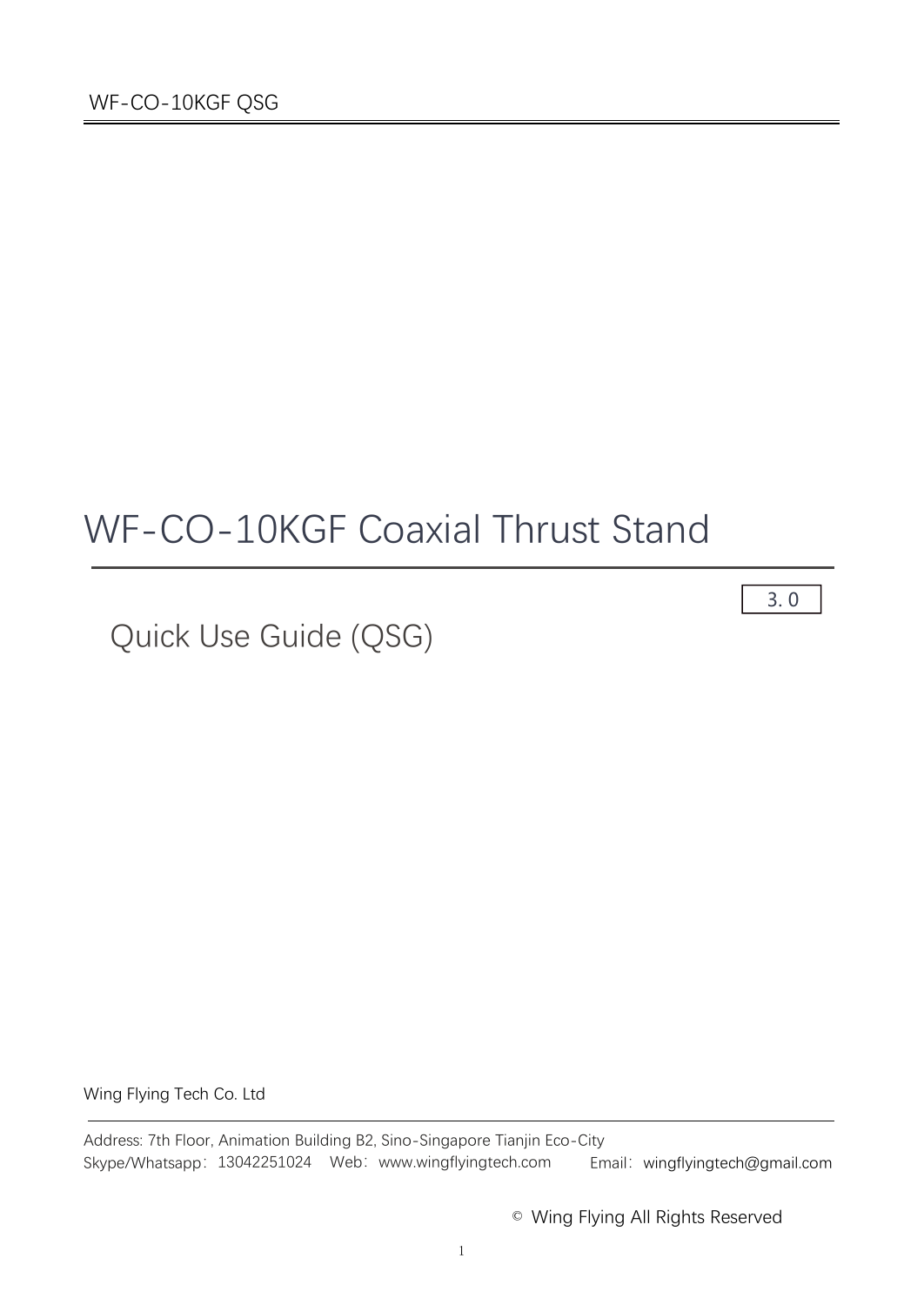## **I. Notice and Disclaimer**

Please read following terms carefully before taking any operation:

1. Power Input should be within its range, DO NOT reverse polarity;

2. **DO NOT** test small-size motors with LY-10KGF test stand due to static friction between spindle and guide rail;

3. Ensure the test stand, power supply,batteries and all cables are well fixed;

4. Always **Disconnect** power source before entering the test area or touching the tool. Ensure

no electric leakage when voltage exceeds the safety voltage of human body;

5. Check the test stand according to the regular checklist to avoid any safety issue caused by bolts loosening;

6. Operation **MUST** be strictly follow the user manual. Wing Flying has no liability for any issue caused by wrong operation(eg. Approach or touch the rotating motor and propeller);

7. Violent test or destructive experiment is **Prohibited**. Disconnect power source immediately when accidents occur like resonance, propeller exploding and propeller breaking.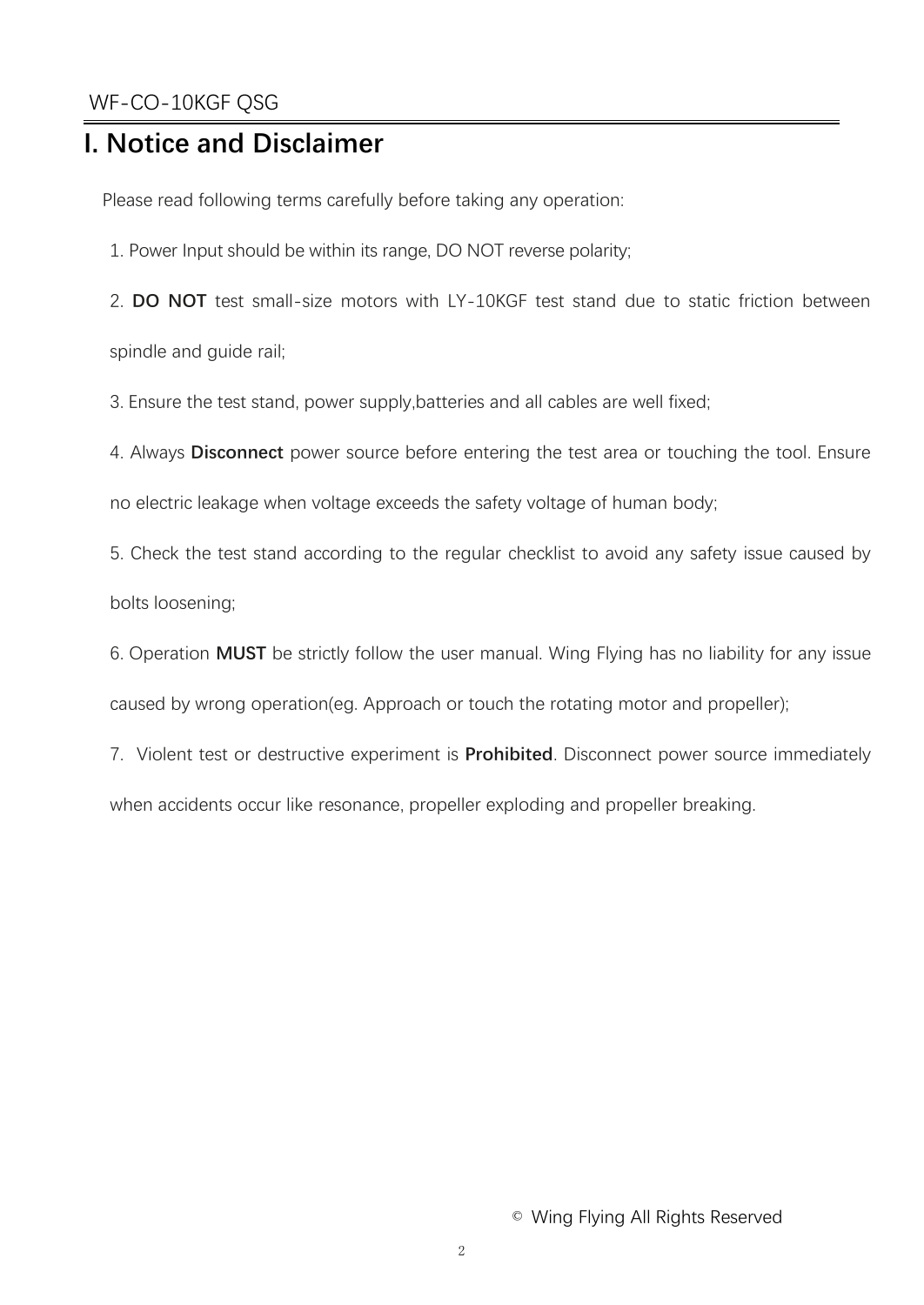# **II. Installation**

#### **1. Install Motor**

(1) Choose a suitable motor mount, as shown in Fig. 2.1.1 and Fig. 2.1.2



Fig. 2.1.1 Motor Mount Fig. 2.1.2 Motor



(2)Mount the motor with 4 screws and fish-eye washers,as shown in Fig. 2.1.3 and Fig. 2.1.4





Fig.2.1.3 Fig.2.1.4

(3 )Install the motor on test stand with screws. Motor cables should be on the side of the ESC Mounting Plate, as shown in Fig. 2.1.5:



Fig. 2.1.5 Installation Completed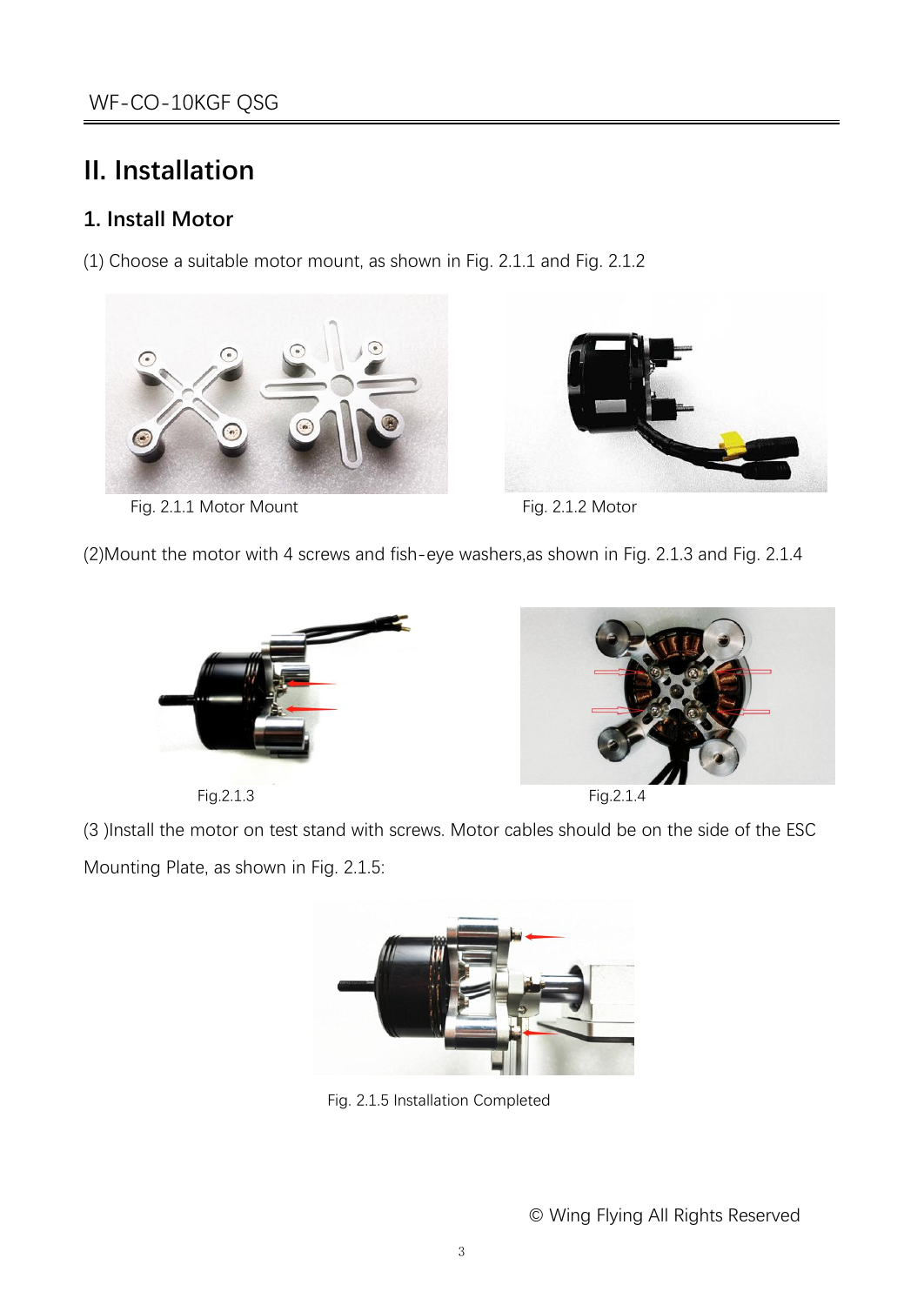#### **2. Install ESC**

(1) Mount ESC on the mounting plate. Connect ESC and motor with conversion cables. Connect

ESC with the power module of WF-CO-10KGF, as shown in Fig. 2.2.1 and Fig. 2.2.2:



Note: Keep a loose cable connection between motor and ESC, otherwise it will affect the accuracy of the test. (2) . Connect JST Plug. ESC signal cable connects to "OUT" port on the control module, as shown

in Fig. 2.2.3:



Fig. 2.2.3 Connection of signal cables

Note: Out and read+ come with 5V output for the receiver or ESC of special requirements. Disconnected them if do not use the receiver or ESC.

#### **3. Installation of Infrared Temperature Probe**

WF-CO-10KGF measures temperature with infrared detection. Install the probe parallel to the test surface and keep the distance around 1-3cm (keep the lens clean without greasy covered).

The temperature probe detects temperature without touching the object. There will be a deviation due to the emissivity of the object. Therefore, the test area should be in dark (black tape or black marker can be used). Besides, the probe may also detect the ambient temperature, install the sensor inside the bracket and keep good ventilation,as shown in Fig. 2.3.1 and Fig.2.3.2: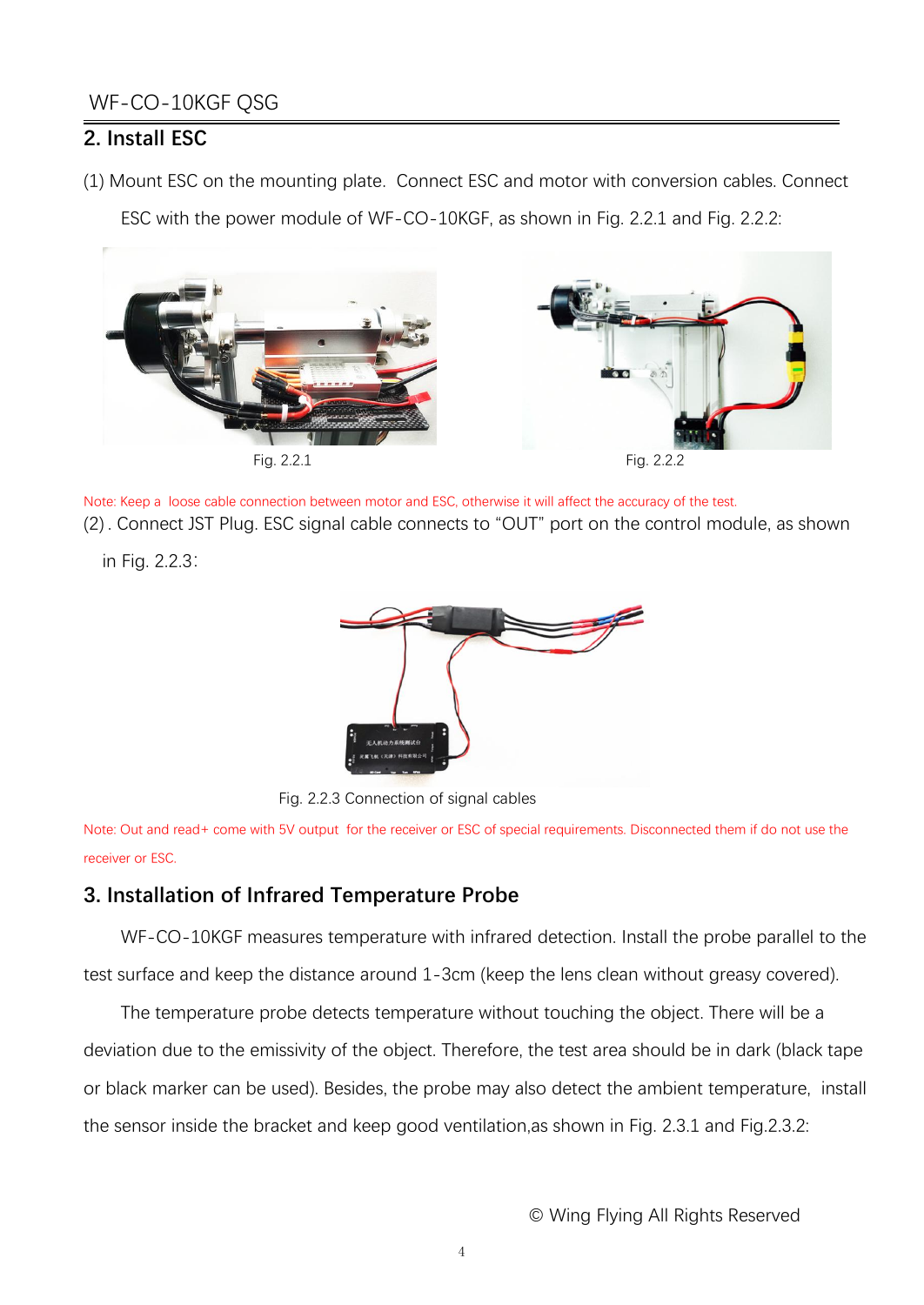



Fig.2.3.1 Location of Temperature Probe Fig.2.3.2 Location of Temperature Probe

Note: The bracket should not touch the main body or torque sensor to avoid inaccuracy.

#### **4. Install Propeller and First Test**

(1) Install propellers according to your manual. Ensure your propeller is well fixed.

(2) First Test

User **Should** do the Safeguard settings to prevent any damage for first-time use, as shown

in Fig. 2.4.1:

 $\odot$  Min voltage: recommended setting = number of lithium batteries  $*$  2.8V (18650 is 2.5V);

 $Q$  Max current: the max current recommended by the manufacturer;

③ Max motor temperature: recommended setting =the temperature of motor case 75℃

/coil temperature 100℃. Temperature can be higher for large-size motors.

④ Max RPM: set the max rotational speed. Motor can stop rotating in time when propeller reaches its limitation.

| <b>System Settings</b><br>Safeguard | <b>Bench Type</b> | LY-Single<br>$\overline{\mathbf{v}}$ | Bench Model:      | ------------------------------------<br>10 KGF | ๏      |
|-------------------------------------|-------------------|--------------------------------------|-------------------|------------------------------------------------|--------|
| Auto Test<br>Test Info              | Color:            | Teal<br>$\overline{\phantom{a}}$     | Language:         | English<br>$\overline{\phantom{a}}$            | Apply  |
|                                     | PWM Range:        | 1100<br>$-1900$                      | ◉                 |                                                |        |
|                                     | No. of Poles:     | ◉<br>$\sqrt{4}$                      | Number of blades: | ◉<br>$\overline{c}$                            |        |
|                                     | Voltage offset:   | ◎<br>$\circ$                         | Line Loss: 1      | $m\Omega$ $Q$                                  |        |
|                                     | Set               |                                      | Read              | Reboot                                         | Update |

Fig. 2.4.1 Safeguard Settings

#### **5. Slide rails and Safety Lock**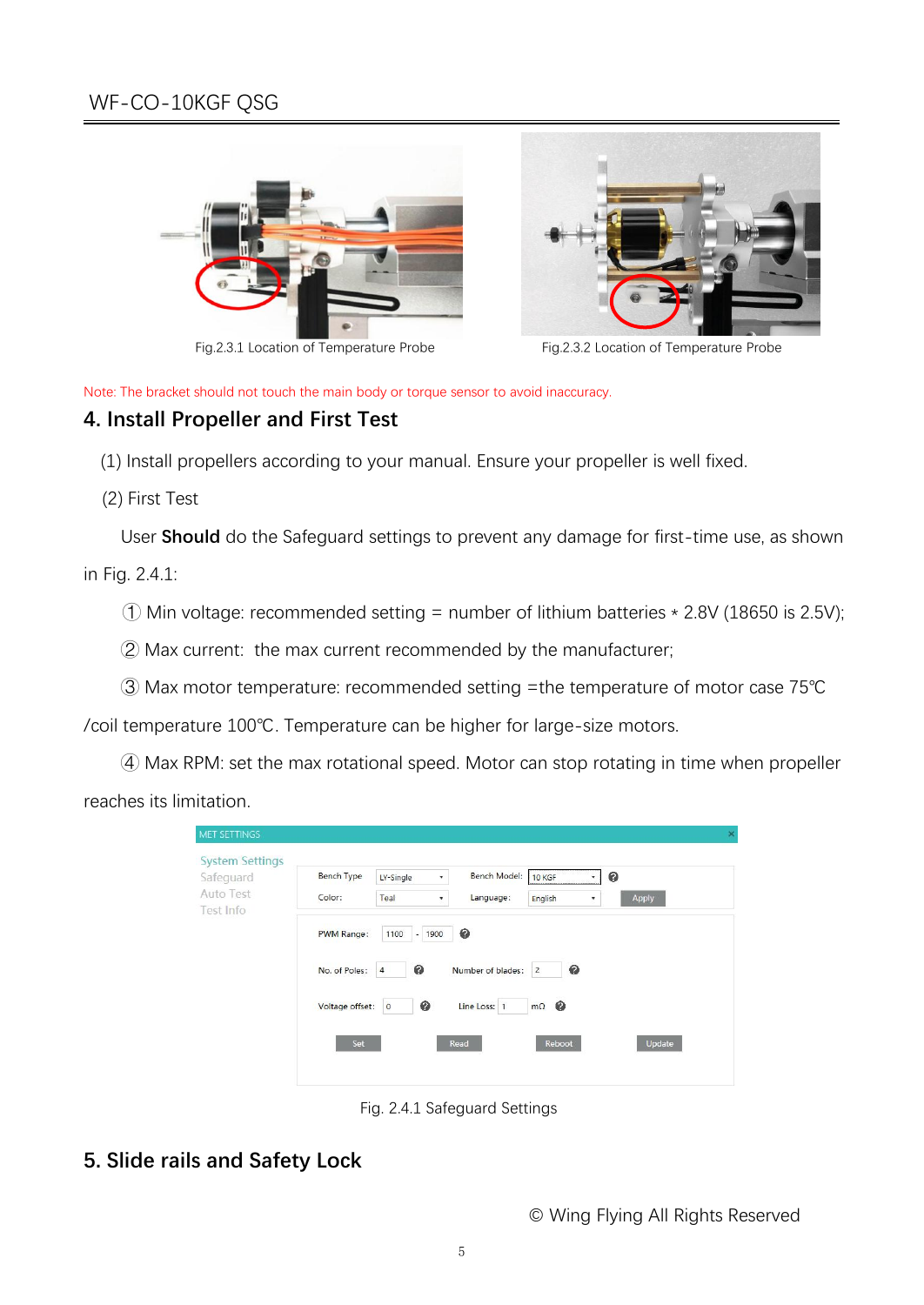It needs 8 safety locks and 8 safety loops to fix the coaxial thrust stand. (**Side A has been fixed**, only ONE side can be left free for axial movement). For safety, user should place 2 safety loops in the center of the slide rail or close to the Side B to avoid collision. The heights of motors are different, user should check these two safety loops every time.

After ESC installed and safety loops fixed, move the Side B to assigned position and fasten the 4 safety locks, as shown in Fig 2.5.1 and Fig.2.5.2:





Fig. 2.5.1 Fig.2.5.2 Fasten the loop to proper location

## **III. Software Debugging 1. Power On the Test Stand**

Connect with 220V input, then Power adapter connects to DC input(12V) on the test stand. You will hear "DiDiDi"after powered on, as shown in Fig. 3.1.1 and Fig. 3.1.2:



Fig. 3.1.1 Power Adapter Fig. 3.1.2 DC Input



#### **2. Connect with PC**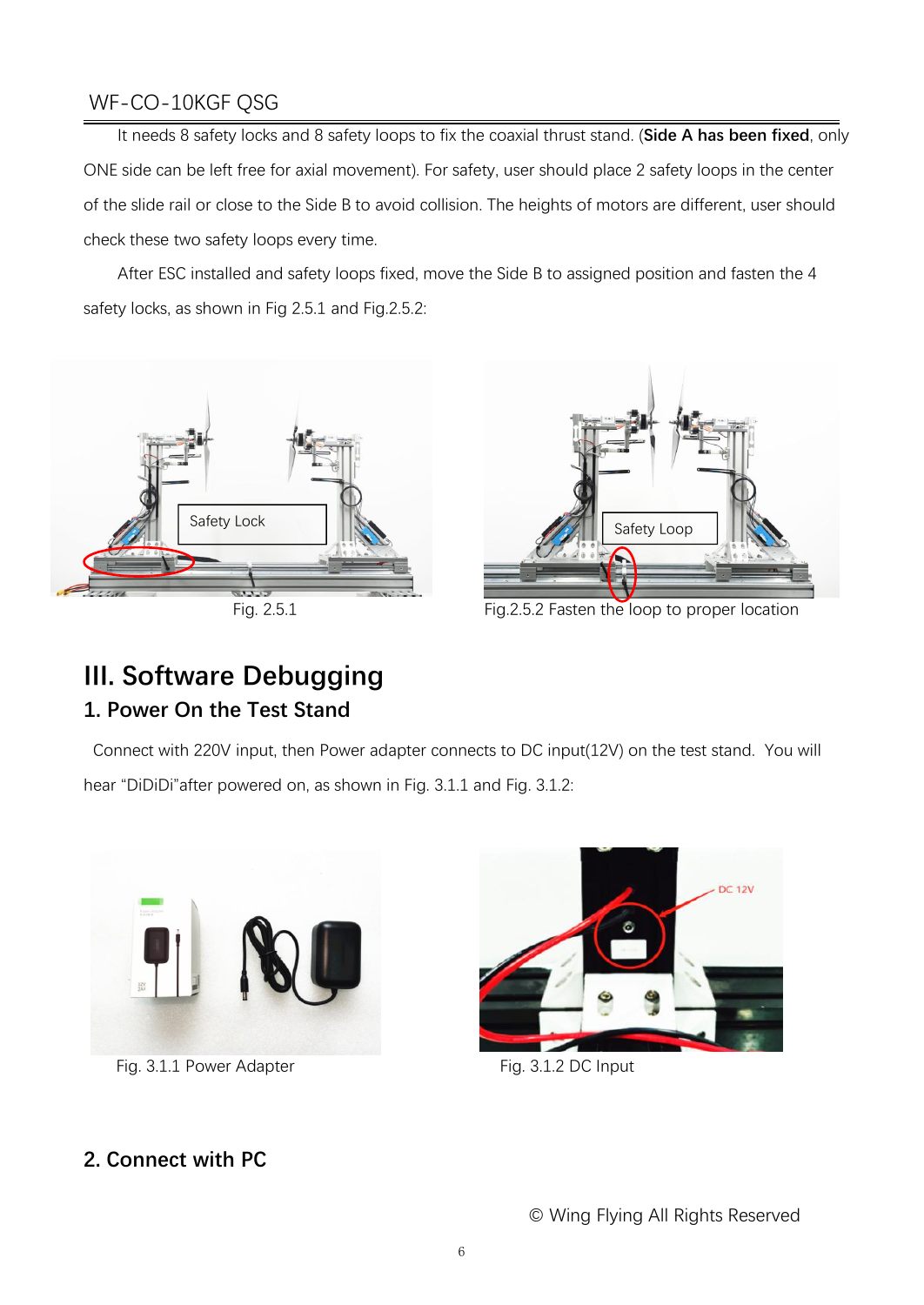(1) Software installation: Win7 / Win8 / Win8.1 / Win10 system

(2) Connection: connect the data cables or wireless data transmission. USB cable connects to your computer.

(3) Driver Debugging: Right click "My Computer" to "Computer management" , click "Device

Manager". User can find "USB Serial Port(COM XX)" which indicates driver has been installed automatically , as shown in Fig. 3.2.1



NOTE: Failed to install the drive when it comes with  $\bigwedge$  Please check your computer and driver installation.(right-click to update).

(4)Software Connection: Open the software, user will see the COM XX, then click "Connect".<br>Connection succeeded when hearing "Di", as shown in Fig. 3.2.2: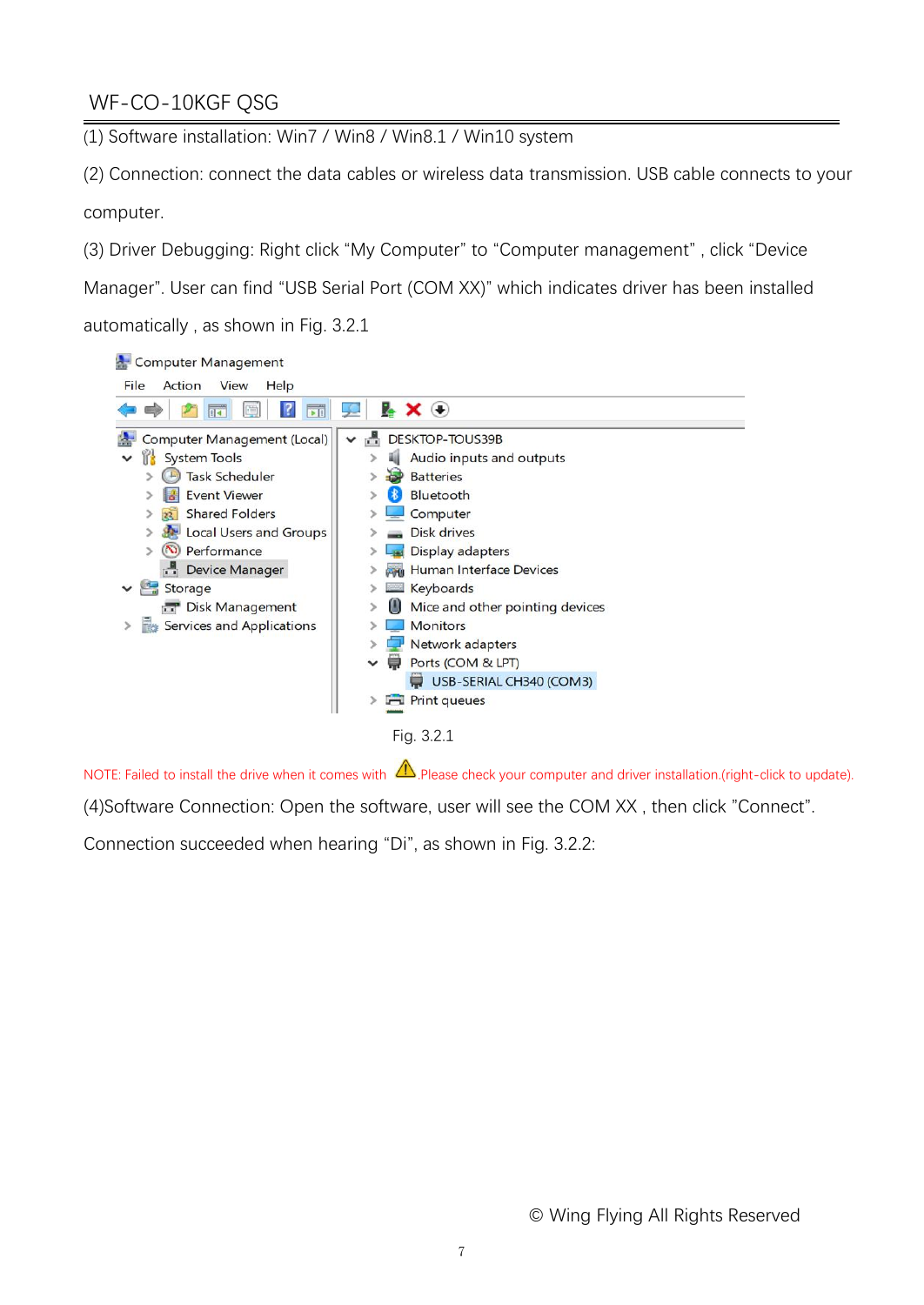|                                                      | File(F) Setting(S) Analysis(D) Tools(T) About(A) Ver: V5.3.4.3 |                             |                                            |                    |                            | Port: D1: COM3        | - D2: COM1 | <b>DisConnect</b><br>$\tau$ . |
|------------------------------------------------------|----------------------------------------------------------------|-----------------------------|--------------------------------------------|--------------------|----------------------------|-----------------------|------------|-------------------------------|
| <b>CONTROL PANEL</b>                                 |                                                                | <b>REAL-TIME PLOTS</b>      |                                            |                    |                            |                       |            |                               |
| $\overline{\text{T}}$ CLR<br>AS CLR                  | EC CLR<br>EP CLR                                               |                             |                                            |                    | Voltage                    |                       |            |                               |
| Advanced<br>Unlock                                   | Record<br><b>Auto Test</b>                                     | $120 -$                     |                                            |                    |                            |                       |            |                               |
|                                                      |                                                                | 100                         |                                            |                    |                            |                       |            |                               |
|                                                      |                                                                | $\mathcal{M}$               |                                            |                    |                            |                       |            |                               |
| Throttle:                                            | 0/100%                                                         | 16                          |                                            |                    |                            |                       |            | O Dev1                        |
| Throttle:                                            | 0/100%                                                         | $-40$                       |                                            |                    |                            |                       |            | O Dev2                        |
|                                                      | * Press Space Bar will lock throttle Synchronize               | $\sim$                      |                                            |                    |                            |                       |            |                               |
| <b>Real-time Data</b>                                |                                                                |                             |                                            |                    |                            |                       |            |                               |
| Thrust:<br>D1: 22                                    | D2: 0 gf                                                       |                             | 20.                                        | ab.                |                            |                       |            | 120                           |
| Thrust-all:<br>$22$ gf                               |                                                                |                             |                                            |                    | Thrust                     |                       |            |                               |
| $D1: -0.004$<br>Torque:                              | $N^*m$<br>D2:0                                                 | 24                          |                                            |                    |                            |                       |            |                               |
| D1: 97.93<br>Vol:                                    | D2:0<br>V                                                      |                             |                                            |                    |                            |                       |            |                               |
| D1: 0.00<br>Current:                                 | D2: 0 A                                                        |                             |                                            |                    |                            |                       |            |                               |
| Current-all: 0.00 A                                  |                                                                |                             |                                            |                    |                            |                       |            | O Dev1                        |
| Electric RPM: D1: 0                                  | <b>RPM</b><br>D2:0                                             |                             |                                            |                    |                            |                       |            | O Dev2                        |
| Optical RPM: D1: 0                                   | <b>RPM</b><br>D2:0                                             |                             |                                            |                    |                            |                       |            |                               |
| Motor Temp: D1: - 273.1                              | D2: 0<br>$^{\circ}$ C                                          |                             |                                            |                    |                            |                       |            |                               |
| Total Power: D1: 0.0                                 | D2: 0 W                                                        | $\alpha$                    | 20 <sub>2</sub>                            | $\lambda$          | $\frac{60}{t}$             | 200                   | 100        | 120                           |
| PWR-all:<br>$0.0$ W                                  |                                                                |                             |                                            |                    | Torque                     |                       |            |                               |
| Shaft Power: D1: 0.0                                 | D2:0<br>W                                                      | 0.005                       |                                            |                    |                            |                       |            |                               |
| Motor Eff:<br>D1: 0.0<br>Prop Eff:<br>D1: 0.0        | %<br>D2:0<br>D2: $0$ qf/W                                      | 0.004                       |                                            |                    |                            |                       |            |                               |
| System Eff: D1: 0.0                                  | D2: $0$ gf/W                                                   | 0.003                       |                                            |                    |                            |                       |            |                               |
|                                                      |                                                                | ÷                           |                                            |                    |                            |                       |            | O Dev1                        |
| <b>DEVICE INFO</b>                                   |                                                                | 0.002                       |                                            |                    |                            |                       |            | O Dev2                        |
| Current Sensor: 50 A                                 | Thrust Sensor: 10 KG                                           | ш<br>0.001                  |                                            |                    |                            |                       |            |                               |
| Product IMEI: 19500                                  |                                                                |                             |                                            |                    |                            |                       |            |                               |
| Firmware Ver: METH-G-V53<br>Software Ver: METS-G-V53 |                                                                | v Voltage                   | V Thrust<br>$\checkmark$ Torque<br>Current | <b>Total Power</b> | Motor TEMP<br>Electric RPM | Airspeed<br>Motor Eff | Prop Eff   | Shaft Power<br>System Eff     |
| $201 - 1$                                            |                                                                | Optical RPM<br>$\mathbf{v}$ | Cancel all<br>Pause                        | New Save<br>Save   | SaveSetting                |                       |            |                               |

Fig. 3.2.2 Software Connection

Note: Always connect USB cable to Computer before running the software, otherwise the device can't be recognized.

#### **3. Settings**

Open the software to "System SETTINGS", as shown in Fig. 3.3.1:

①PWM range : MIN and MAX throttle input of the ESC. generally from 1100 to 1940.

② Motor Pairs(Polar Pairs): the number of Magnetic poles /2; Obtain the motor-pairs from

the list. Must input the motor pairs, otherwise it will display an wrong RPM.

| Safeguard              | <b>Bench Type</b> | LY-Single<br>$\overline{\mathbf{v}}$ | Bench Model:      | <b>10 KGF</b><br>$\overline{\phantom{a}}$ | ◉      |
|------------------------|-------------------|--------------------------------------|-------------------|-------------------------------------------|--------|
| Auto Test<br>Test Info | Color:            | Teal<br>$\overline{\mathbf{v}}$      | Language:         | English<br>$\overline{\phantom{a}}$       | Apply  |
|                        | PWM Range:        | 1100<br>1900<br>$\sim$               | ◉                 |                                           |        |
|                        | No. of Poles:     | ◉<br>$\overline{4}$                  | Number of blades: | €<br>$\overline{2}$                       |        |
|                        | Voltage offset:   | ◎<br>$\overline{\mathbf{0}}$         | Line Loss: 1      | $\boldsymbol{Q}$<br>$m\Omega$             |        |
|                        | Set               |                                      | Read              | Reboot                                    | Update |

**Software debugging: DO NOT** install propeller for first-time use. Power on the test stand, click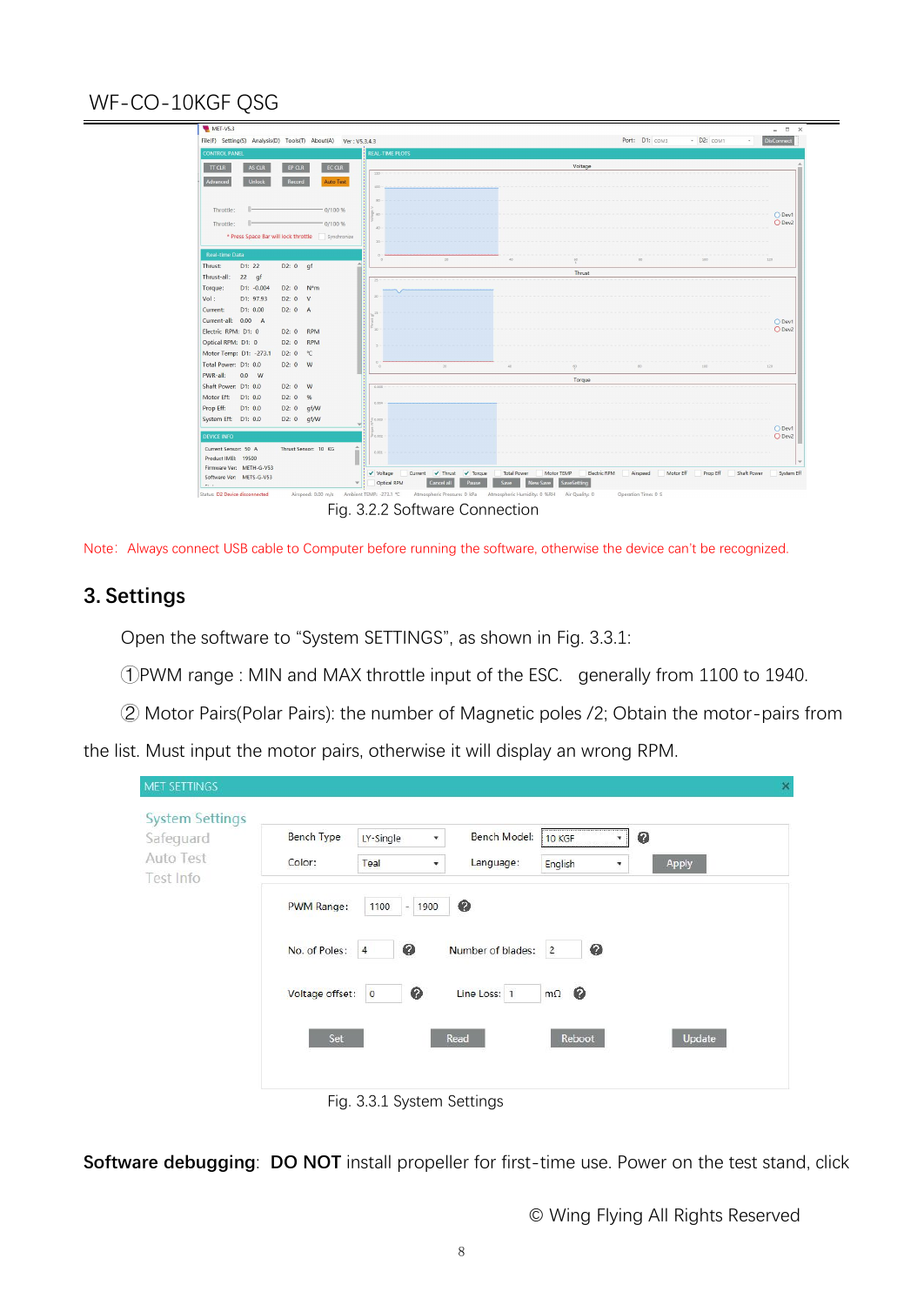"unlock throttle" after ESC starts working(user may need to calibrate throttle range. Learn how

to Calibrate throttle from FAQ). Throttle unlocked when hearing "DiDi" from the test stand.

Move the "throttle" slider to check if motor works and displays correct RPM. Move

"throttle" to full range to check the actual RPM and calculate the KV.

#### **4. Advanced Throttle and Data Recording**

The data in Excel is recorded in Manual Control mode. User can click "Recording" to start recording. Click "Lock" or "Stop" to stop data recording.

It will automate data recording in Automatic Mode. The data will be saved when stop recording. Open the File →File Storage, to check the original data.

| <b>CONTROL PANEL</b> |               |                                      |                  |
|----------------------|---------------|--------------------------------------|------------------|
| <b>TT CLR</b>        | <b>AS CLR</b> | <b>EP CLR</b>                        | <b>EC CLR</b>    |
| Advanced             | Unlock        | Record                               | <b>Auto Test</b> |
| Throttle:            |               |                                      | 0/100%           |
|                      |               | * Press Space Bar will lock throttle |                  |

Figure 3.4.1 Throttle Unlock Interface

Disconnected the motor, then install propeller. User can do next step in "Advanced throttle". Unlock throttle to Advanced Throttle mode.

| <b>ADVANCED</b>  |               |                       |                              |
|------------------|---------------|-----------------------|------------------------------|
| Throttle(%):     |               |                       | 100                          |
| Increment iV(%): | 10            | Throttle +            | Throttle -                   |
| $PWM(ns)$ :      | 1100          | <b>Current Value:</b> | $1100 -$<br>1100<br>$\left($ |
| PWM increment:   | 100           | $PWM +$               | PWM-                         |
|                  | <b>Unlock</b> | Record                | Exit                         |

Figure 3.4.2 Advanced Throttle